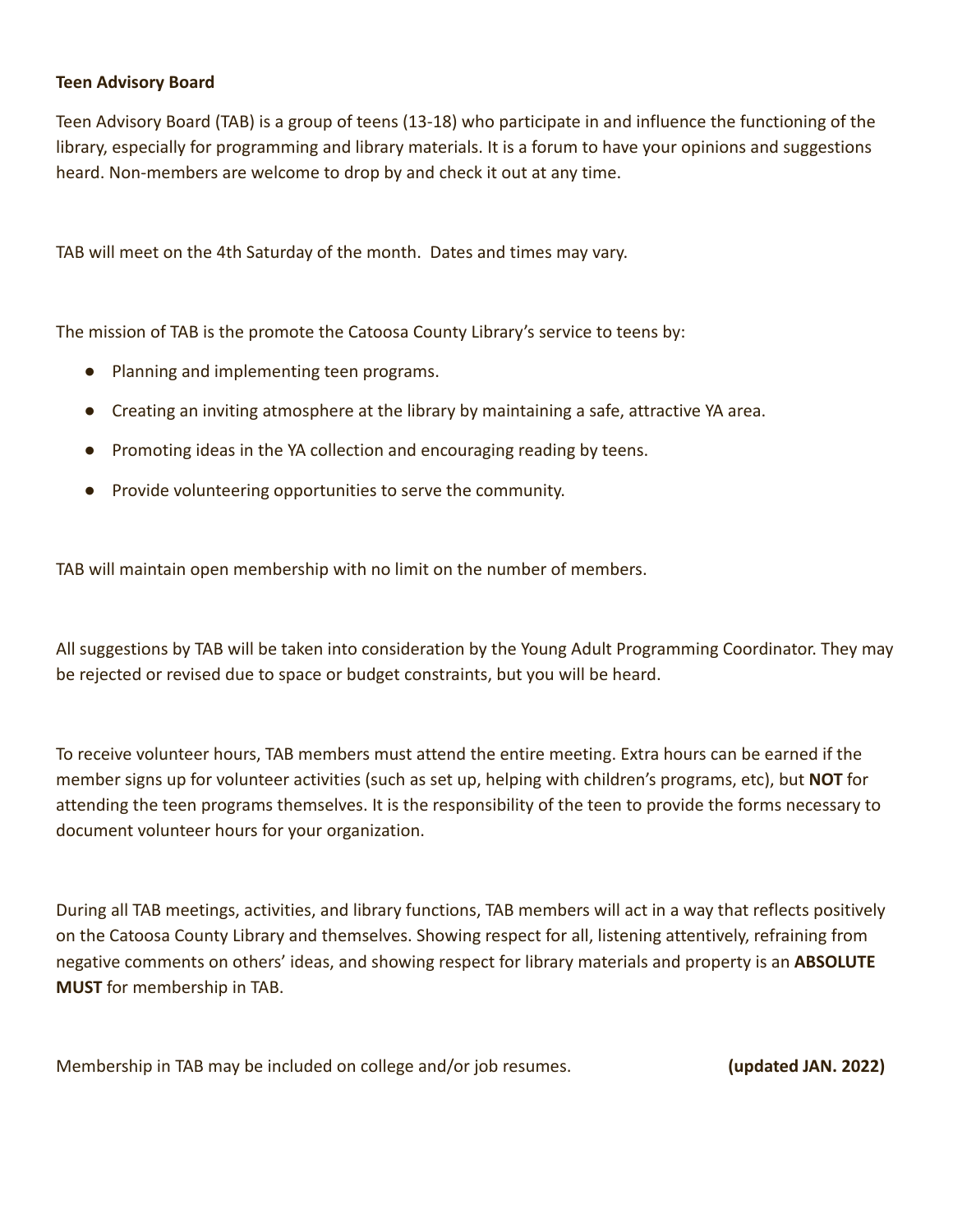# Catoosa County Library, Teen Advisory Board

# Application Packet

The Catoosa County Library is pleased that you are interested in becoming a member of the Teen Advisory Board. We want to better serve our teen patrons through the program. We encourage you to complete this application thoughtfully and thoroughly. Please see below for more information. Thank you for your interest!

# What is the Teen Advisory Board?

TAB is a group of teens who participate in and influence the functioning of the library. Especially for the teen programming and library materials. TAB is a forum to have your opinions and suggestions heard. It is also an opportunity to earn volunteer hours.

### Qualifications:

- Teens ages 13-18.
- Must be willing to commit a minimum of 2 hours per month to TAB.
- Membership is renewed on a yearly basis from the time the application is approved.
- Must be willing to respect the opinions of others.

# Benefits of TAB:

- Granted community service hours (if an approved volunteer)
- Involvement may be included in college and/or job resumes.

### How much time will it involve?

TAB will involve two hours a month for a meeting and anytime you choose to devote to program planning, other TAB activities, or volunteer services.

### Responsibilities of TAB Members:

Including but not limited to…

- Regularly attend monthly meetings
- Offer suggestions for young adult library materials
- Aid in planning teen programs through brainstorming, marketing, publicity, setting up, and other library-related activities, etc.
- Promote the library, its services, and activities in school and the community.

### Meetings:

We will meet as a group at least once per month for 2 hours. Meetings will be on the 4th Saturday of the month from 12:00 PM to 2:00 PM unless otherwise noted. During meetings, we will discuss and plan upcoming activities, book suggestions, programming ideas, and ways the library can help teens.

### Community Service

- You will be given community service hours for time spent at meetings and any additional hours volunteered within the library. You must have prior approval to be a volunteer at the library.
- You will **not** receive volunteer hours for attending other teen programs.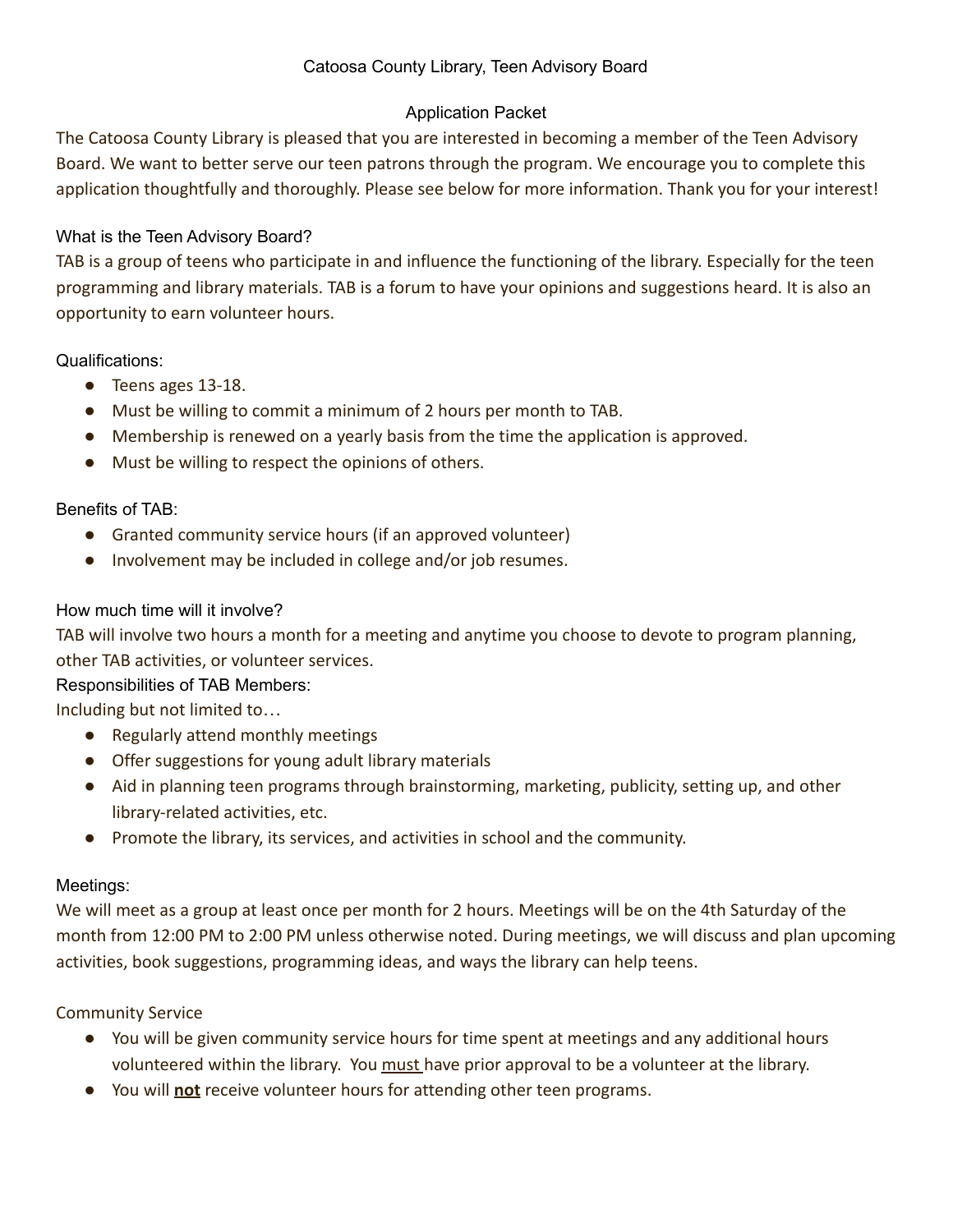# Application for Membership

| Please complete this application below and return it to the Catoosa County Library's circulation desk.                                                                                                                        |
|-------------------------------------------------------------------------------------------------------------------------------------------------------------------------------------------------------------------------------|
| Applicant's Information:                                                                                                                                                                                                      |
| Name: Name: Name: Name: Name: Name: Name: Name: Name: Name: Name: Name: Name: Name: Name: Name: Name: Name: Name: Name: Name: Name: Name: Name: Name: Name: Name: Name: Name: Name: Name: Name: Name: Name: Name: Name: Name: |
|                                                                                                                                                                                                                               |
|                                                                                                                                                                                                                               |
|                                                                                                                                                                                                                               |
|                                                                                                                                                                                                                               |
|                                                                                                                                                                                                                               |
|                                                                                                                                                                                                                               |
|                                                                                                                                                                                                                               |
| How would you like to be contacted? (circle one) Phone or Email                                                                                                                                                               |
|                                                                                                                                                                                                                               |
|                                                                                                                                                                                                                               |
| <b>Related Experience:</b>                                                                                                                                                                                                    |
| What skills or experience do you have that would benefit teens?                                                                                                                                                               |

What are some of your interests and hobbies/extracurricular activities?

Have you volunteered or worked in a library before? \_\_\_\_\_\_\_\_\_\_\_\_\_Yes \_\_\_\_\_\_\_\_\_\_\_\_\_\_\_\_\_No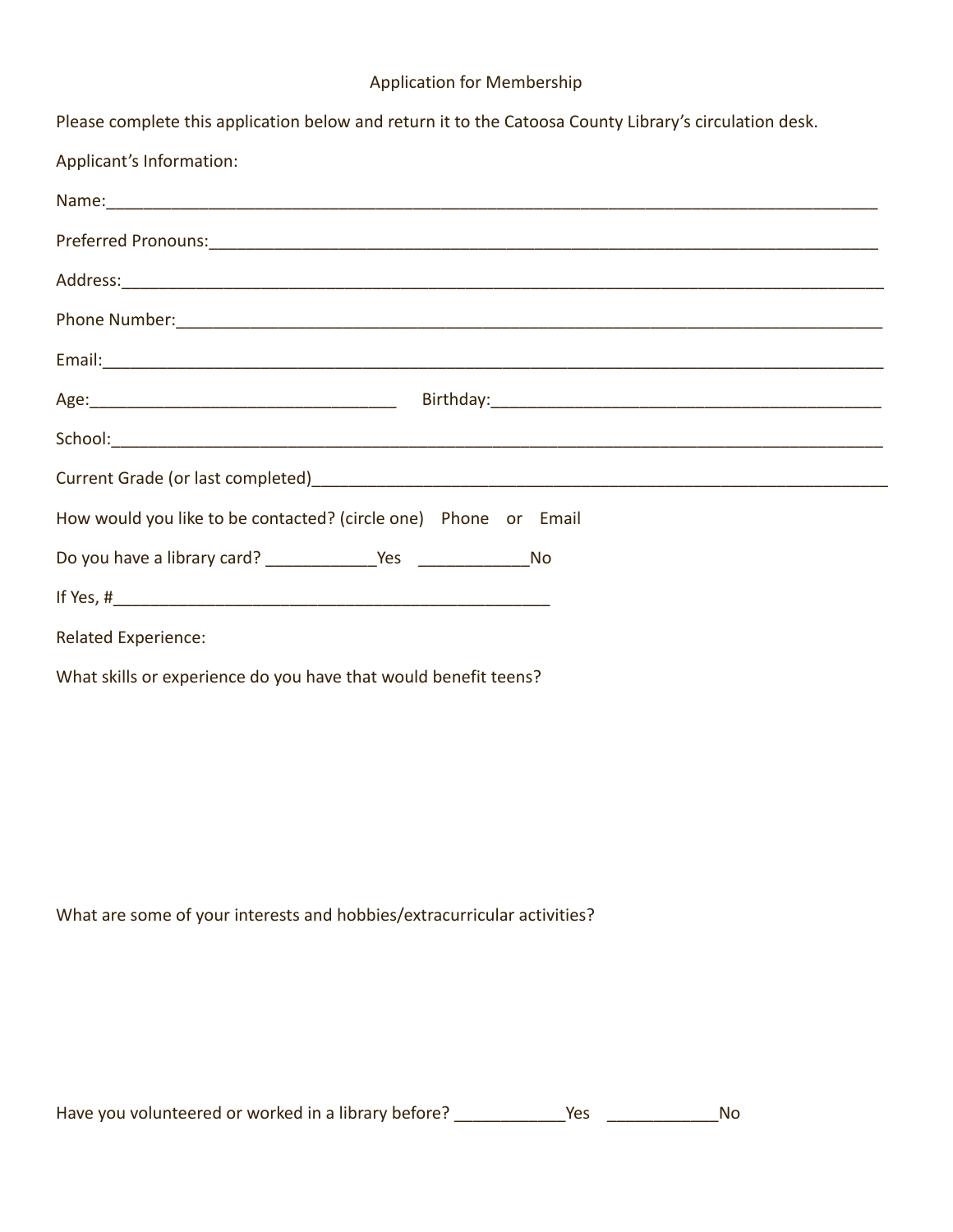#### Applicant Agreement

As a memberber of the Catoosa County Library Teen Advisory Board,

 $I, (name)$ 

- Be on time and dressed appropriately for all programs, special events, and meetings.
- Show respect toward library patrons, staff, and fellow TAB members.
- Call the YA Coordinator at 706-965-3600 if a problem arises.
- Complete the tasks assigned to me to the best of my ability and make efficient use of my time by seeking out ways in which I may help others after the completion of my own responsibilities.

Failure to comply with this contract will result in the following consequences:

1st violation: Warning

2nd violation: Phone call to parent or guardian.

3rd violation: Removed from the group

Applicant's Signature: <u>Lateral and the set of the set of the set of the set of the set of the set of the set of the set of the set of the set of the set of the set of the set of the set of the set of the set of the set of</u>

Date:\_\_\_\_\_\_\_\_\_\_\_\_\_\_\_\_\_\_\_\_\_\_\_\_\_\_\_\_\_\_\_\_\_\_\_\_\_\_\_\_\_\_\_\_\_\_\_\_\_\_\_\_\_\_\_\_\_\_\_\_\_\_\_\_\_\_\_\_\_\_\_\_\_\_\_\_\_\_\_\_\_\_\_